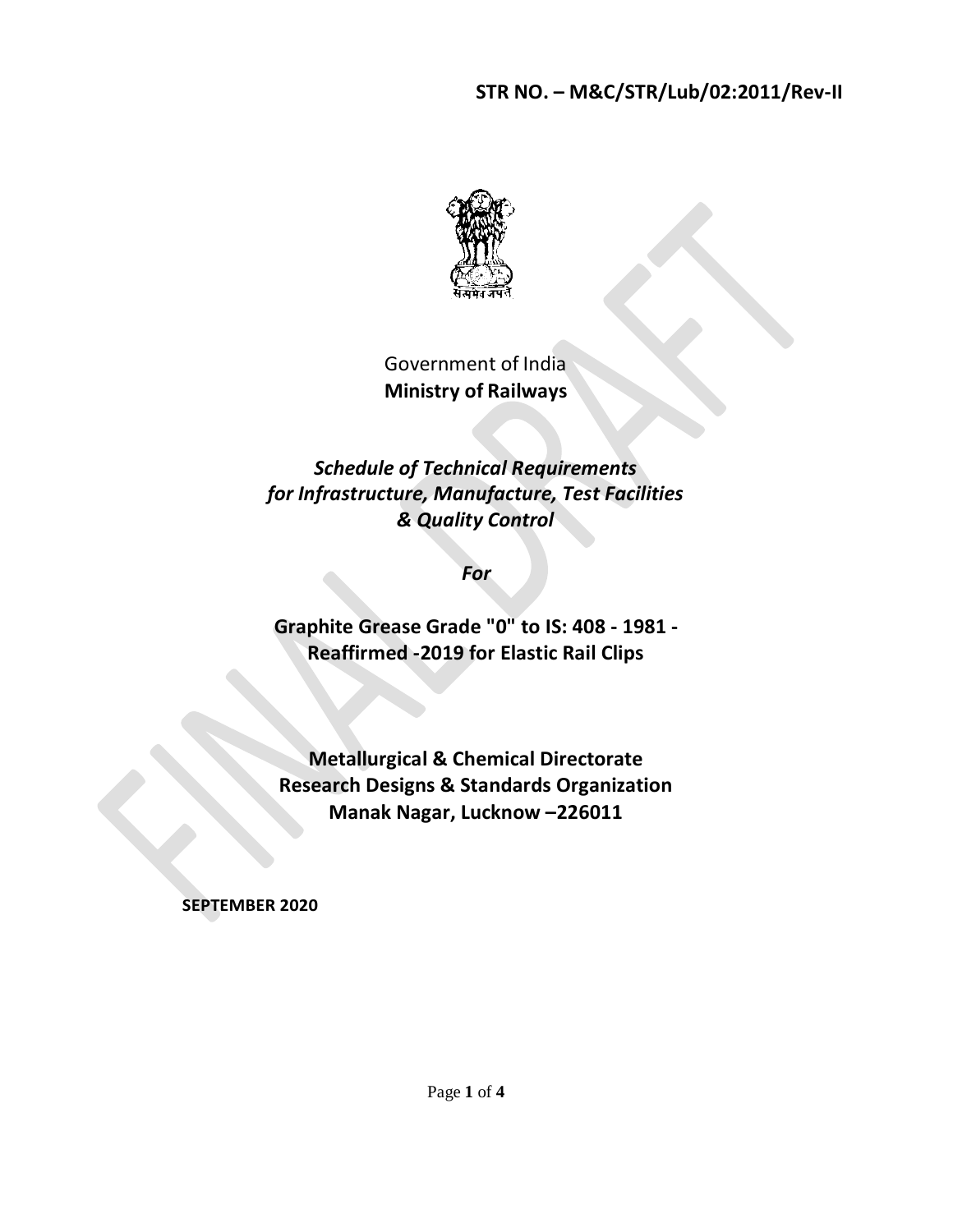## 1.0 **SCOPE**

The schedule of technical requirement covers the optimum facility required for manufacture and quality control of Graphite Grease Grade '0' to the composition as described in Clause 2.2.1 with the physical property of mineral oil to Clause 2.2 of IS: 408 –81 (reaffirmed- 2019) for use on Elastic Rail Clips

## **2.0 REQUIREMENTS**

Vendor seeking approval shall comply with all the requirements described in this STR.

#### **2.1 GENERAL MANUFACTURING FACILITIES**

- 2.2 The firm should have well illuminated and ventilated covered shed with sufficient height and adequate space for manufacture, proper storage of raw materials, finished product and packing material. It should be free from dust, dampness, humidity and exposure to sunlight in excess. There should be one lockable bond house for storage of finished product for purchase inspection as & when required.
- 2.3 Earmarked area for rejected material should available.
- 2.4 The firm should have following manufacturing facilities:

| S.No. | Item                                                                         | Qty.(Min.) |
|-------|------------------------------------------------------------------------------|------------|
| 1.    | Grease kettle having heating & cooling arrangement with proper temperature   | 1No.       |
|       | measuring device, agitator /stirrer Min. Size 500kgs                         |            |
| 2.    | Pilot manufacturing set up for preparation of sample/master batch (Min. Size | 1No.       |
|       | 10 kgs)                                                                      |            |
| 3.    | Storage tank of adequate capacity                                            | 2Nos.      |
| 4.    | Barrel filling arrangement having weight control facility                    | 1No.       |
| 5.    | <b>Barrel sealing Machine</b>                                                | 1No.       |
| 6.    | Air Compressor                                                               | 1No.       |
| 7.    | Transfer Pump                                                                | 2Nos.      |
| 8.    | Trolley                                                                      | 1No.       |
| 9.    | <b>Stock lifter</b>                                                          | 1No.       |
| 10.   | <b>Weighing Balance</b>                                                      |            |
|       | (i) Electronic Weighing Balance Capacity- 5Kg.                               | 1No.       |
|       | (ii) Heavy Duty Balance capacity - 300Kg.                                    | 1No.       |
| 11.   | Diesel Generator Set of adequate capacity                                    | 1No.       |
| 12.   | <b>Blending tank</b>                                                         | 1No.       |

2.5 The firm's premises should be neat, clean and hygienic.

- 2.6 The Firm should have minimum annual turnover of one (01) crore.
- 2.7 Minimum quantity required for upgradation from the list of Developmental Order to the list of Approved Vendor is 25 MT (25000KG) and other terms and conditions as per relevant ISO Apex documents.
- 2.8 The firm should have pollution control and fire protection certificates from authorized agency.
- 2.9 Firm should also submit the documents such as ownership, latest electricity bills, latest factory license and valid ISO 9001 certificate.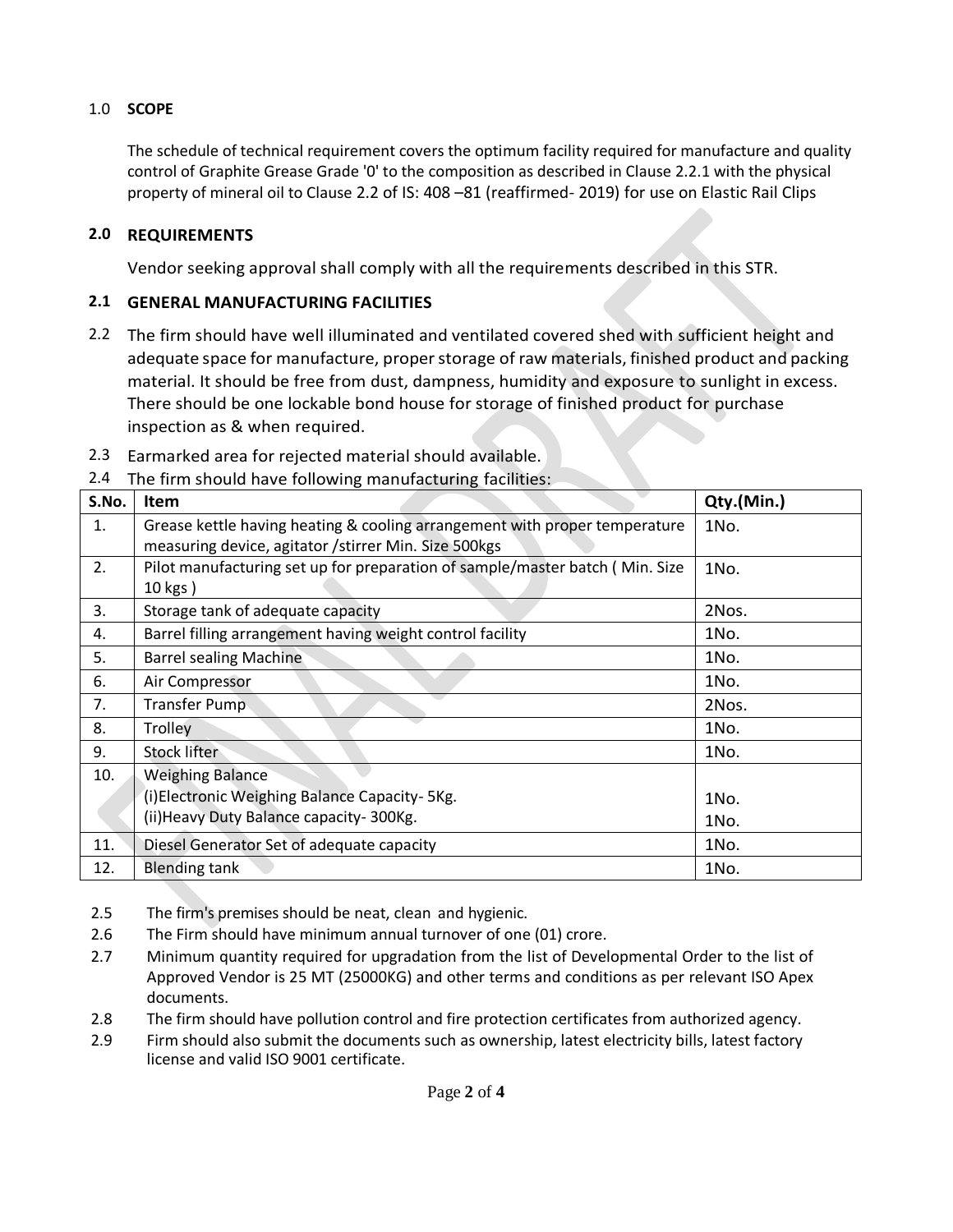- 2.10 Firm should submit latest audited balance sheet along with profit and loss account for last 3 years and latest income tax return copy.
- 2.11 Firm should submit internal test reports of the applied item and latest calibration certificates of quality control and testing equipment.
- 3.0 The firm must have test facilities attached to the manufacturing plant for all mandatory tests specified in the relevant specifications for the product for which they are seeking approval, together with raw materials to the relevant specifications.

## 3.1 **TESTING FACILITIES**

**Quality Control & Test Facilities:** The firm should have proper air-conditioned laboratory for testing of raw materials in process, and finished products having following optimum in-house test facilities as per relevant specification of the applied products.

| <b>S. No.</b> | <b>Test Equipment</b>                                                           | Qty. (Min.) |  |
|---------------|---------------------------------------------------------------------------------|-------------|--|
| 1.            | Viscometer bath with temp. controller $\omega$ of 40°C                          | 1No.        |  |
| 2.            | Viscometer bath with temp. controller $\omega$ of 100°C                         | 1No.        |  |
| 3.            | Viscometer tubes                                                                | 6 Nos.      |  |
| 4.            | Stop watch                                                                      | 2 Nos.      |  |
| 5.            | Flash Point (COC)                                                               | 1No.        |  |
| 6.            | Air oven (up to $150 \pm 1^0$ C)                                                | 1 No.       |  |
| 7.            | Air oven (up to $350\pm2^0C$ )                                                  | 1 No.       |  |
| 8.            | Muffle furnace (100°C to 1200°C)                                                | 1 No.       |  |
| 9.            | Thermometer (Calibrated)                                                        | Adequate    |  |
|               |                                                                                 | quantity    |  |
| 10.           | Copper strip corrosion test set                                                 | 1 No.       |  |
| 11.           | Acidity (organic + inorganic) apparatus                                         | 1 No.       |  |
| 12.           | Drop point apparatus                                                            | 1 No.       |  |
| 13.           | Set for Oil separation test facility to P:85 of IS 1448                         | 1 No.       |  |
| 14.           | Hot plate                                                                       | 1 No        |  |
| 15.           | Chemical balance up to accuracy 4 decimal                                       | 1 No.       |  |
| 16.           | Physical balance of necessary accuracy                                          | 1 No.       |  |
| 17.           | Heating mantle                                                                  | 1 No.       |  |
| 18.           | One grease penetrometer with two number of Cups having lid with stroke facility | 1 Set       |  |
|               | and Cones as per relevant specification                                         |             |  |
| 19.           | vacuum pump                                                                     | 1 No.       |  |
| 20.           | Hydrometer, Desiccators(2 Nos.), Crucible(6 Nos.), Magnifying glass of proper   | Adequate    |  |
|               | resolution to observe graphite flakes, Heat resistance glass apparatus (beaker, |             |  |
|               | flask, funnel, condenser, measuring cylinder, separating funnel, titration      |             |  |
|               | arrangement TAN/TBN test facility), Gooch crucible, chemical reagent, solvent   |             |  |
|               | etc.                                                                            |             |  |